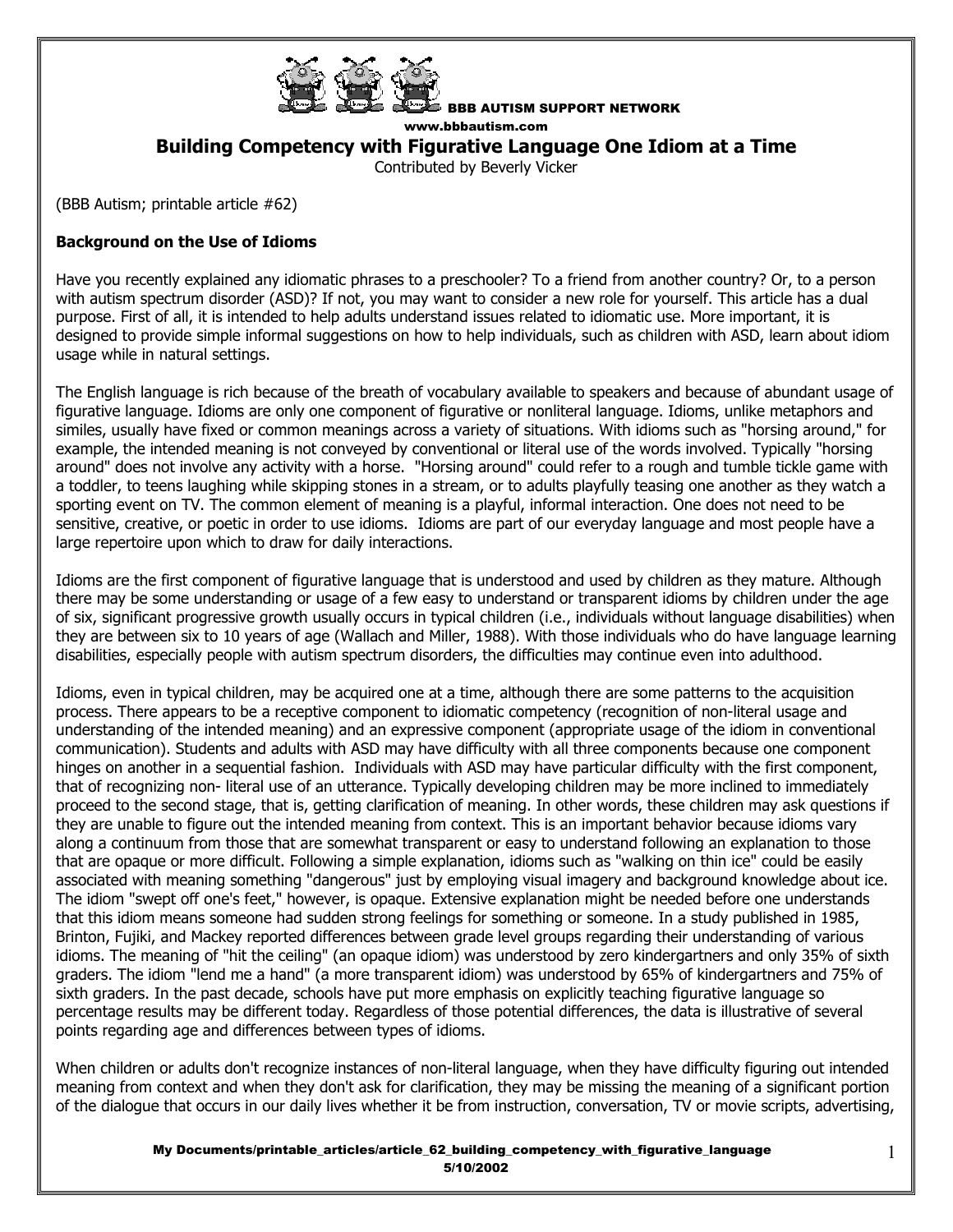

#### BBB AUTISM SUPPORT NETWORK www.bbbautism.com

or printed text. In a study reported in 1989, Lazar, Warr- Leeper, Nicholson, and Johnson noted that 36% of all utterances produced by teachers in grades K-8 contained at least one multi-meaning statement. Idiom usage occurred on an average of one out of every ten utterances and idiom usage by teachers increased with grade level. The problem with this situation is not that teachers are using idioms with a high degree of frequency and that this practice should be stopped. Rather, the problem is that if teachers do not recognize their usage of idioms, they may fail to check for comprehension and neglect explicitly or informally to explain the meaning. The solution is not to eliminate the use of figurative language which would be a formidable task and would further compromise student preparation for the adult world, but to look for multiple opportunities for increasing students' idiomatic knowledge base.

Various publications available to educators and speech language pathologists present information and strategies for teaching figurative language. Learning figurative language may best take place in context. If formal and informal instruction about idioms only takes place in school, however, many natural informal teaching opportunities may be missed. Since individuals with ASD need more assistance, family members should be included in the teaching process.

The following strategies may be used by anyone who has an interest in helping a person with an autism spectrum disorder learn about idioms. At what age one begins this assistance is very dependent on the language skills the person has. In the case of children, it might be wise to check with the speech language pathologist about language comprehension so that one does not further frustrate a child by informal instruction that is, to use an idiom, "above his or her head" or level of interest. An additional advisory is that any informal teaching should be structured so that it is viewed within a positive framework by the person receiving the instruction. The adult who is trying to be helpful will need to evaluate responses and modify or abandon an approach if it is not successful.

# **Strategy Options**

# Setting for the strategy examples:

For purposes of this article, it will be easier to compare strategies if the same natural setting is used for each. Therefore, the following scenario is the basis for all five strategies.

Mom is watching TV with her son who has ASD and who loves to watch the Weather Channel. The TV weatherman uses the term "mixed bag" to describe the possibility of ice, snow, or rain in the viewing area. At commercial time Mom decides to informally teach the idiom "mixed bag" to her son Adam who is sitting next to her. Dad is sitting nearby.

Strategy #1 (Self talk; use only if you think the person with ASD is listening):

Mom: "The weatherman said the weather will be a mixed bag. Some cities may get rain, some may get ice, and some may get snow. The weatherman doesn't know which will happen. It's like all three of these types of weather are possible. It's like all three are mixed up in a bag and we're not sure which one we would touch if we stuck our hand into the bag."

Strategy #2 (Self talk and model how to get clarification):

Mom: "The weatherman said the weather will be a mixed bag. I wonder what that means. What is a mixed bag? He's talking about rain, ice, and snow. Dad, what do you think he means by talking about a mixed bag?"

Strategy #3 (Self talk, reject literal meaning and model how to use context to decide on a better meaning):

Mom: "The weather will be a mixed bag. Will someone deliver us a bag of mixed up things? No, that doesn't make sense. It must mean something else. He's talking about the weather and rain, ice, and snow. I guess he's saying these cities could get some of this or some of that. The cities might get rain, ice, or snow tonight or maybe all three depending on the temperature."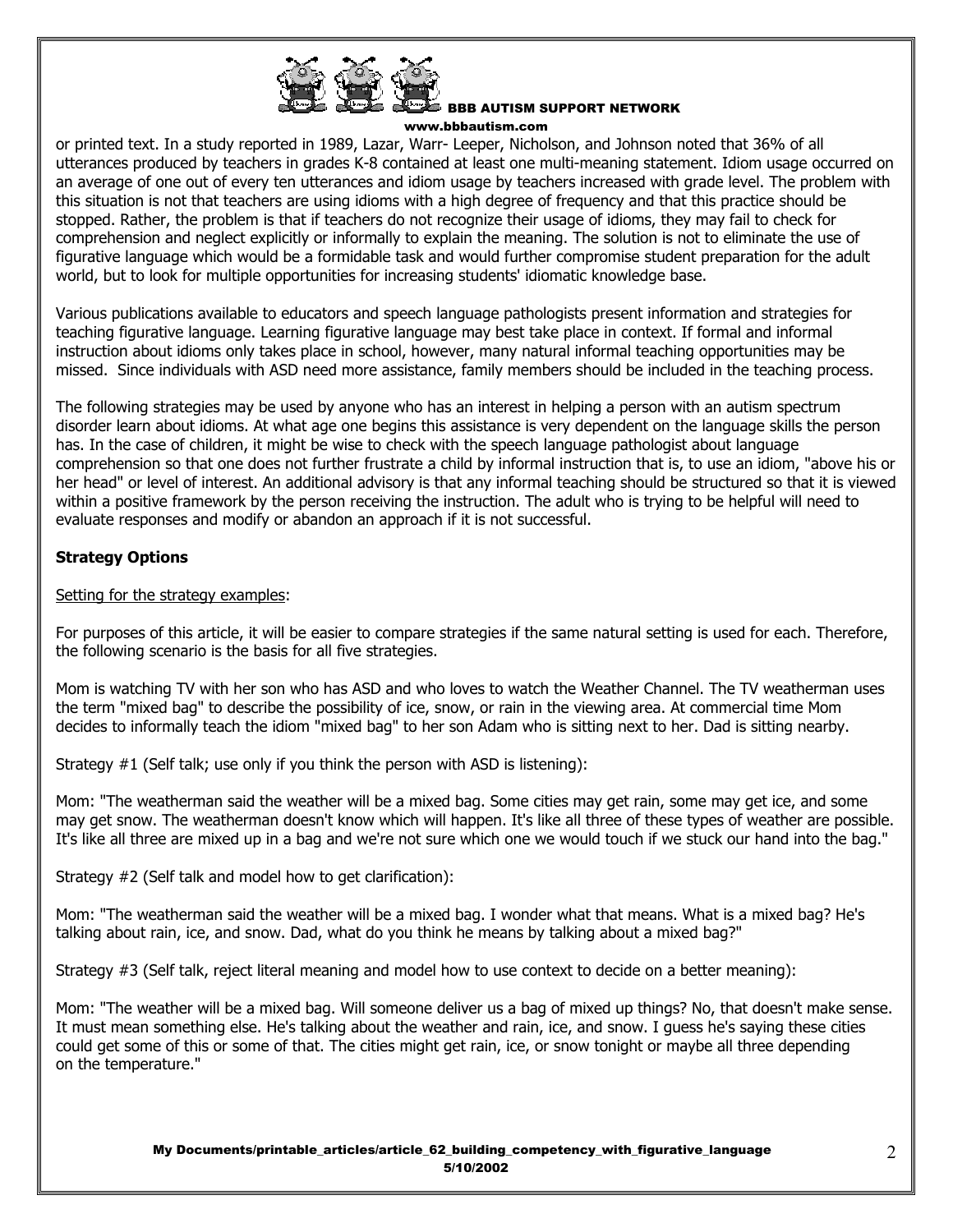

Strategy #4 (Check child's interpretation, offer multiple choices, reinforce his or her responses, or instruct on meaning):

Mom: The weatherman said the weather was a mixed bag. What did he mean? Did he mean the weather outside is in a bag? Did he mean a city might get rain, ice, or snow? You're right. I think he means a city might get rain, ice, or snow.

Strategy #5 (Check child's interpretation and reinforce his or her responses or instruct on meaning):

Mom: The weatherman said the weather was a mixed bag? What do you think he meant when he said that? (Continue with discussion and praise child for his interest and the store of information that he brings to the discussion.)

#### **Expansion Beyond the Initial Setting**

As a follow-up to the discussion of any idiom, look for other instances and other contexts in which that idiom might be used. The natural sequence of informal instruction might include:

Introduction to an instance of figurative language and elaboration of the meaning of the idiom.

**Fig.** Frequent adult usage of the idiom over a brief time period, while maintaining the original meaning, or meaning and setting.

**Generalization of meaning by using the idiom in other settings and beyond the original context. (With the idiom a** "mixed bag" extend the meaning beyond a weather context of cities receiving rain, snow, or ice.)

**W** Suggestion of when a specific idiom might have been appropriate in the preceding dialogue.

**Praise for the person with ASD for his or her usage of the idiomatic statement in an appropriate context.** 

Some individuals may not require all of the instructional support listed above.

Typical children build their knowledge base of idioms one idiom at a time. Individuals with autism spectrum disorder are no different BUT they may need more help both inside and outside of the school setting. Many of us can play a role in helping a person with ASD gain additional access to the richness of the English language.